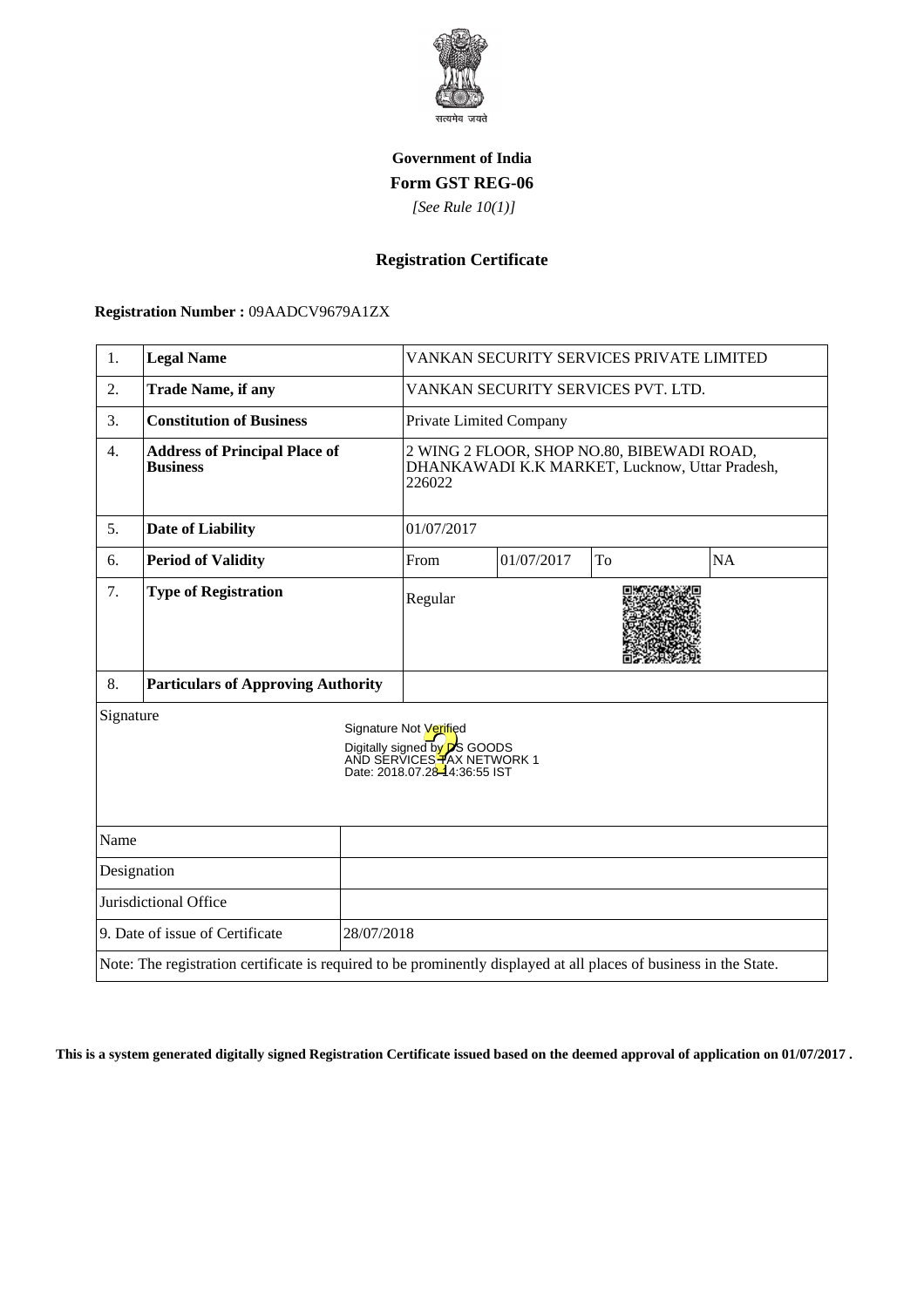

 GSTIN 09AADCV9679A1ZX Legal Name VANKAN SECURITY SERVICES PRIVATE LIMITED Trade Name, if any VANKAN SECURITY SERVICES PVT. LTD.

## **Details of Additional Places of Business**

Total Number of Additional Places of Business in the State 0